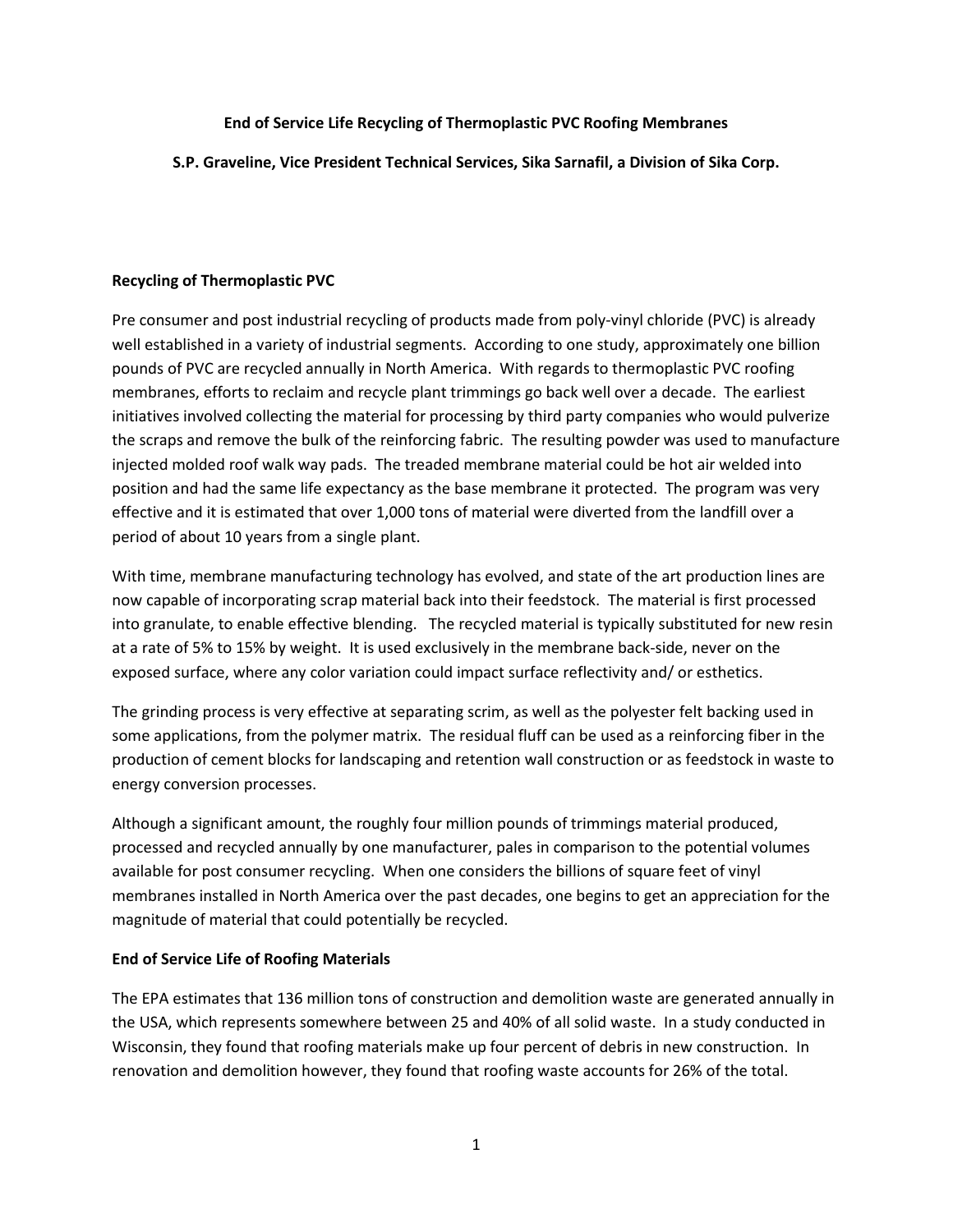Recognizing the enormity of the issue, the Canadian Federal Government organized a multi stakeholder two day workshop in Toronto in February, 2007. The attendees represented a broad cross section of material manufacturers, government agencies, environmental organizations, researchers, waste management companies, and others. Although attendees were able to identify general actions that need to be taken, consensus was not achieved on how best to move forward, and unfortunately only very limited progress has been achieved since then.

The challenge is indeed daunting. Qualification of material types and condition suitable for recycling, removal of the installed products, separation from other system components, collection, distribution and processing as well as re-integrating recycled materials into new products create a complex set of issues to be resolved.

## Post Consumer Recycling of Thermoplastic PVC Membranes

In Europe in the early 1990s, the leading manufacturers of PVC roofing membranes began recycling PVC roofing membranes at the end of their service life for re-use. The first installations of membrane produced with post consumer recycled composition were completed in 1994. To date there has been no difference in the field performance of these materials when compared to those produced exclusively with virgin raw materials.

The first trial project done in North America was the Boston Marriott® Long Wharf hotel in 2005. The tiered design of this landmark waterfront structure, although an interesting architectural feature, contributed to the extensive leakage experienced at each of the six lower roof levels. The problems started shortly after the hotel was opened, and a complete re-roof in 1984 did little to reduce the ongoing water infiltration. Ultimately, the problem was found to be due to the omission of through wall flashings in the original construction. The only effective solution was to remove nine courses of brick and rebuild the lower portion of the walls with a through wall flashing. Taking into account the small horizontal surface area of each roof section, the need to remove all membrane flashings and the high likelihood of mechanical damage to the existing membrane, it was decided to proceed simultaneously with a complete re-roof, despite the fact the existing membrane was in excellent condition, having retained more than 70% of its original plasticizer content.

The Protected Membrane (PMR) system was easily "dis-assembled". The ballast was sold to a landscaping company for re-use. The extruded polystyrene was likewise sold for re-use in other applications such as insulating agricultural buildings. The PVC membrane was cut into strips, rolled up and sent to the processing company where it was ground and forwarded to the membrane manufacturer for recycling.

In 2008, a Michigan contractor carried-out what is believed to be the biggest roofing recycling project ever in North America. A 250,000 square foot automotive facility was re-roofed in Lansing, MI. The existing roof which actually consisted of two complete roof assemblies (the roof was recovered once) was removed to the steel deck. A new mechanically attached 60 mil PVC membrane assembly was installed in its place. Both layers of PVC membrane were recycled, diverting close to one half of a million square feet of material from the landfill.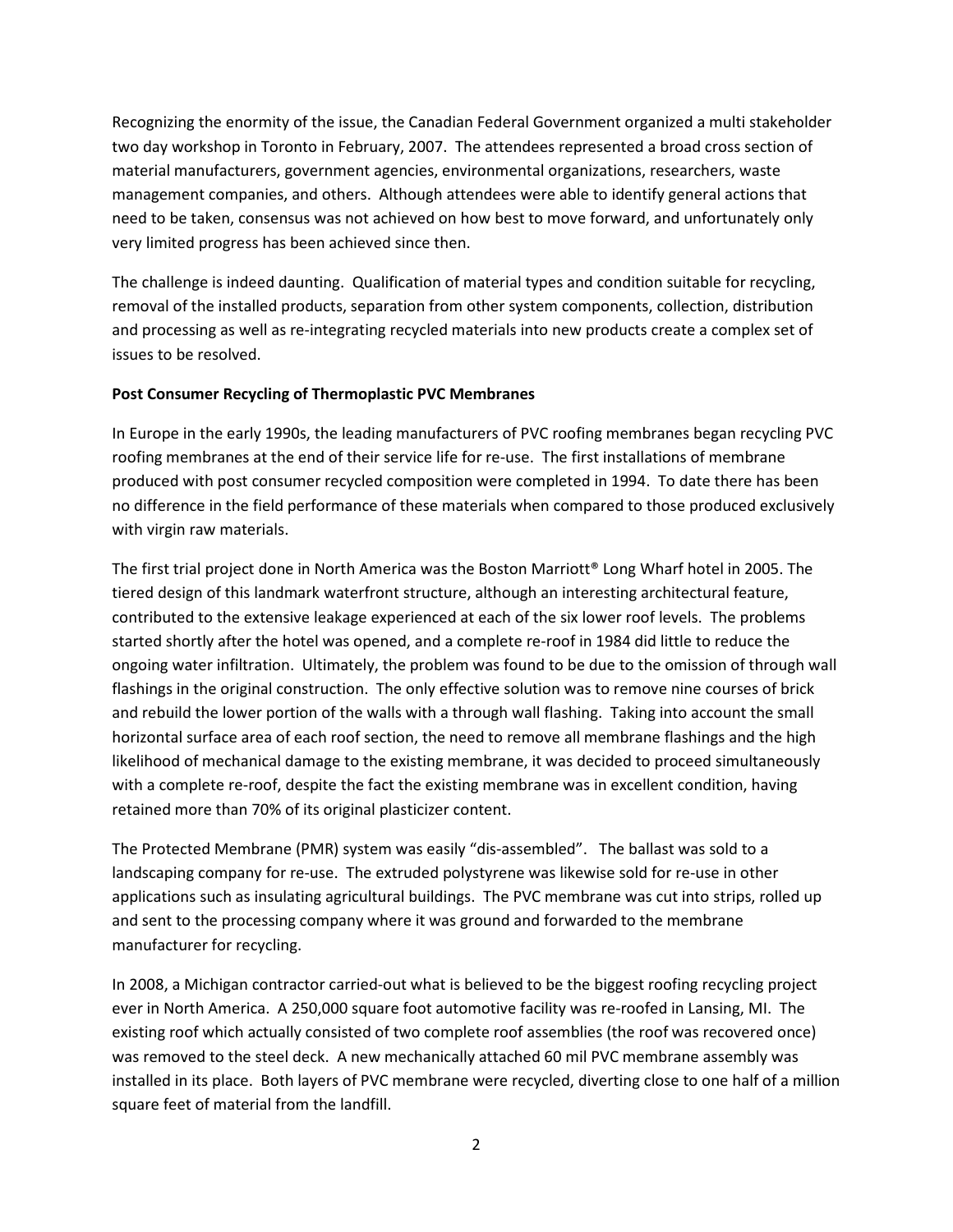The program is now being introduced in Canada. Commitments have already been made to recycle more than 75,000 ft2 of material to be removed from two projects in the coming months. In both cases; Lester B. Pearson International Airport's Terminal 3 and the Oakridge Arena in London, Ontario, the buildings will be re-roofed with new PVC membrane assemblies.

In a sign that PVC recycling is gaining acceptance, a prominent national retail chain has embraced the program. The company has an ambitious goal of becoming a "zero waste" company. They have already cut waste internally by more than 70 percent through a variety of recycling and re-use programs. They specify PVC membranes on practically all of their roofs and have done so for decades. In the Spring of 2007, the membrane on a store in Maryland had reached the end of its service life, and was due for replacement. During the tear-off, the membrane was segregated from the balance of the construction waste for recycling. The company, which keeps very detailed documentation on all its roofing activities, estimated that cutting, rolling and storing the material for recycling, as opposed to simply disposing of all materials in a single, mixed dumpster did take some extra time. However they found that they were able to reduce that time to a minimum once they got over the initial learning curve. To date the membrane from more than 20 stores has been recycled.

### Converting Post Consumer Waste into New Products

Although the program is geared towards recycling of the manufacturer's own membranes at the end of their service life, competitive PVC products have represented a significant portion of the recycled materials. All non-adhered (mechanically attached, loose laid) membrane produced by the manufacturer is eligible for recycling, regardless of age or condition. Competitive materials are tested and qualified prior to a decision being made on whether or not to accept them for recycling.

Recovered materials are processed into three specific applications. One is the production of the company's standard walkway membrane. Loadings as high as 25% have successfully been integrated into this 96 mil thick material, without any impact on the product's physical properties. A 55 mil thick protection layer for use in green/ vegetated roof assemblies has similar loadings. Both products can incorporate a blend of both in-house produced and competitive materials.

Lesser amounts of the post consumer material are recycled into the back side of roofing/ waterproofing membranes. Competitive materials are not used in the production of these membranes.

Research is being carried out to develop a mechanism for recycling membranes which are adhered to insulation, cover boards or other substrates. Preliminary results are positive and trials are ongoing.

#### Economic Viability

The ultimate success of the program depends heavily on its economic viability. The two largest cost drivers in the program are the freight to move the material from the project to the processor and ultimately to the membrane manufacturer, and the fee to process it. Plant trimmings, which are clean and free of debris, are processed in-house. Despite the best efforts in the field, tear-off material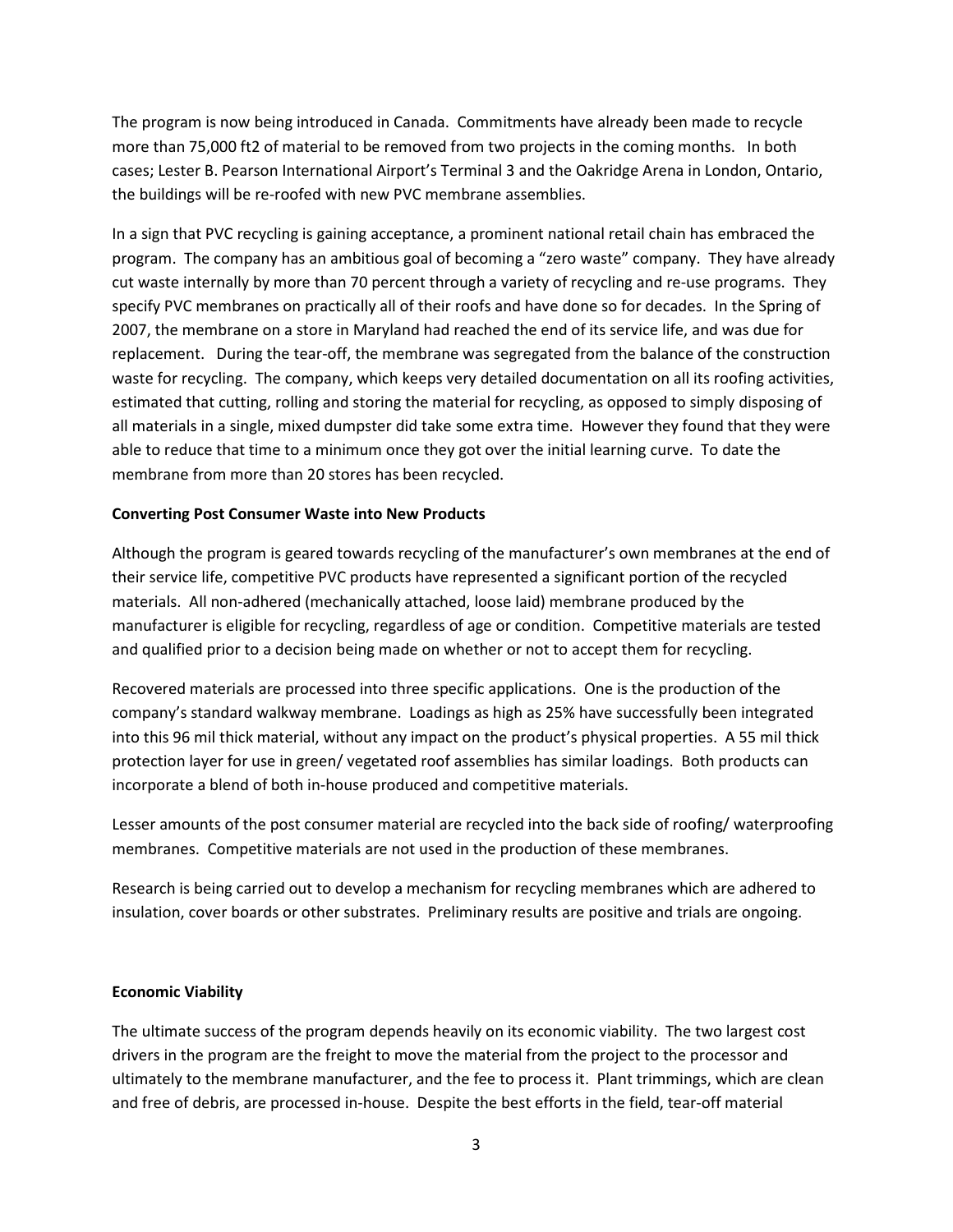inevitably contains a variety of debris such as fasteners, lumber, ballast, etc. Third party processing plants are typically well equipped with magnetic systems for drawing out metal pieces, appropriate conveyors which allow for manual removal of debris and other associated equipment and are therefore always used for post consumer recycling.

One manufacture covers all costs (freight from the job site to the processor, processing/grinding and freight to the manufacturer) for projects in the Eastern half of the USA and Canada. Additionally, the elimination of tipping fees that would normally have been paid to dispose of the membrane appears to more than offset any minimal additional labor involved in sorting and preparing the materials for transport. For projects in the Western half of the continent, net costs (excluding tipping fee savings and any increase in labor) are in the range of a few hundred dollars to a few thousand dollars, depending on project size and location. As new processing partners are identified and brought on line in the West, it is anticipated that the program will be offered at no charge across Canada and the USA in the near future.

### **Conclusion**

Thermoplastic has demonstrated that it can be recycled back into new roofing membrane products at the end of its service life. After a two year technical and market trial, the program was launched commercially in the USA in 2007. Approximately 5 million square feet of membrane that in the past would have gone to landfill at the end of its service life has been recycled back into new membrane products that will once again provide decades of performance across. The program is having an important impact, and was recently recognized by the Massachusetts Department of Energy and Environmental Affairs.

While this article highlights the experiences of a single company, it should be noted that the members of the Vinyl Roofing Division of the Chemical Fabrics and Films Association are working together to develop a comprehensive, industry wide roof recycling program. Combining the roofing volumes of all member companies will further improve the feasibility of the program by attracting additional material processors and adding to the collective recycling experience of the industry.

#### References

Principia Partners, Post Industrial and Post Consumer Vinyl Reclaim, July, 1999

Graveline, S.P., Recycling of Thermoplastic PVC Roof Membranes, Interface, April/ May, 2007

U.S. Environmental Protection Agency, Characterization of Building Related Construction and Demolition Debris in the United States (EPA530-R-98-010), 1998

Camp, Dresser & McKee, Quantity and Composition Study of Construction and Demolition Debris in Wisconsin, February, 1998